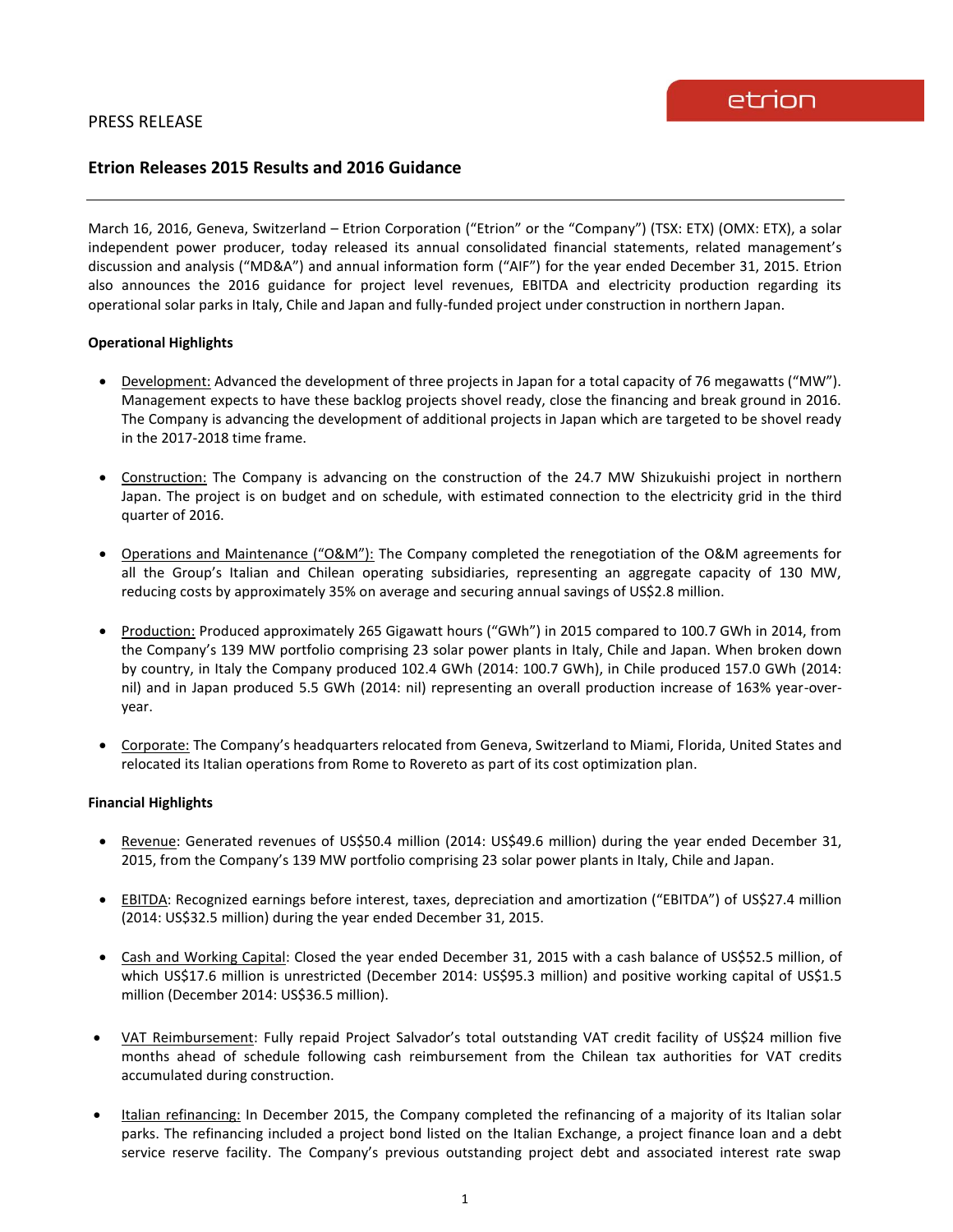contracts were repaid and the Company entered into new contracts to hedge 90% of interest payments for both the project bond and loan for the entire new tenor.

## **Management Comments**

Marco A. Northland, the Company's Chief Executive Officer, commented, "I am very excited about 2016; Japan should continue to be a terrific market for Etrion. Our target is to have over 100 MW of projects connected or under construction and a larger pipeline for realization in subsequent years. Project economics continue to be very attractive and the partnership with Hitachi High-Tech remains very strong. Italy continues to deliver strong cash flows, which were significantly improved through a series of initiatives, including a comprehensive refinancing, introduction of several cost cutting measures and successful commercial activities. We still have additional upside in Italy which we expect to secure. We will communicate this as it is implemented.

In Chile, the team has done a great job by securing a Power Purchase Agreement ("PPA") for 70 GWh for Project Salvador, starting January 2016. The team continues to work around the clock to secure additional PPAs for the remaining capacity of Project Salvador and our pipeline as well. In summary, our diversification strategy is paying off and I look forward to exiting 2016 with a stronger platform and substantial growth opportunities."

## **Results**

During 2015, Etrion reported a net loss of US\$18.7 million (loss per share of US\$0.05) compared to a net loss of US\$16.5 million (loss per share of US\$0.05) during 2014. Despite negative consolidated net results, primarily attributable to lower than expected spot electricity prices, exchange rate movements and the impairment of US\$2.9 million in capitalized development costs, the Company reported a gross profit of US\$16.9 million (2014: US\$25.9 million) and generated adjusted operating cash flow of US\$29.4 million (2014: US\$31.6 million). In addition, the net results for 2015 were adversely impacted by non-cash finance costs of US\$6.6 million of accelerated amortization of transactions costs (associated the previous outstanding project debt) upon completion of the Italian refinancing transaction.

## **2016 Guidance (1)**

Etrion will prepare and update on a regular basis forecasts for project level revenues and EBITDA information regarding its operational and fully-funded solar parks. The purpose of these forecasts is to provide investors with management's view on the expected performance of the Company's solar assets. Readers are advised to not place undue reliance on these forecasted financial and operational information because it may not be appropriate to use for purposes other than indicated. Etrion's consolidated project-level forecast for 2016 is in the following ranges:

| US\$ million otherwise stated | Low end | High end |
|-------------------------------|---------|----------|
|                               |         |          |
| Energy generation (GWh)       | 219     | 231      |
| Revenue                       | 50      | 52       |
| Project-level EBITDA          | 39      | 41       |

(1) Forecasts are presented on a net basis (Net to Etrion's interest)

## **ITALY**

Revenue, project-level EBITDA and production forecast for the Italian operating platform, incorporated in the above consolidated guidance, are based on Etrion's 100%-owned, 60 MW solar portfolio in Italy. The weighted average FiT price applicable to the Italian portfolio is  $\epsilon$ 0.30 per kWh for the 15 years remaining contract average life. The Italian spot price, currently €0.05 per kWh, has been projected based on independent third party estimates. Italian projectlevel EBITDA forecast is net of asset management service fees that are recharged to the operating projects as part of operational expenses. In Italy, revenues are received in Euros and are translated using the €/US\$ exchange rate of the corresponding period. Consequently, revenues expressed in US dollars may fluctuate according to exchange rate variations.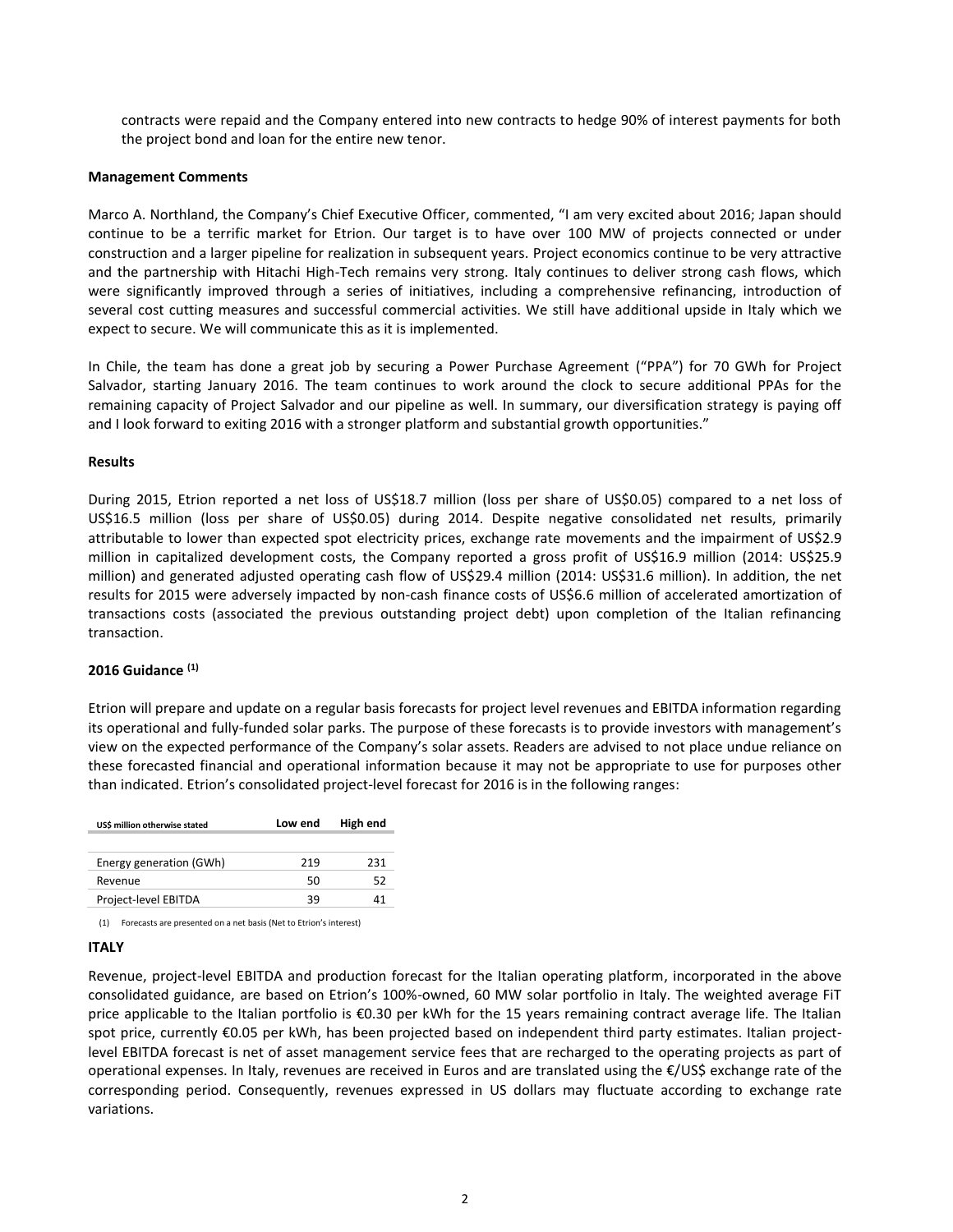## **CHILE**

Revenue, project-level EBITDA and production forecast for the Chilean platform, incorporated in the above consolidated guidance, are based on Etrion's 70%-owned, 70 MW operational solar park, Project Salvador, located in northern Chile, and are incorporated on a net basis. Electricity production in Chile assumes curtailments on 25% of the total production capacity of the Project Salvador power plant. Revenue has been calculated using the PPA price of US\$0.10 per kWh for the first 70 GWh of production and a spot price forecast prepared by the Chilean grid operator for the remaining electricity production of Project Salvador. Chilean project-level EBITDA is net of asset management service fees that are recharged to the operating project as part of operational expenses. In Chile, revenues are calculated with reference to the US dollar, which is also the reporting currency of the Group and therefore revenues forecast are not subject to exchange rate fluctuations.

#### **JAPAN**

Revenue, project-level EBITDA and production forecast for the Japanese platform, incorporated in the above consolidated guidance, are based on Etrion's 87%-owned, 34 MW operational and under construction Japanese portfolio comprising the Mito and the Shizukuishi solar parks, located in central and northern Japan, respectively, and are incorporated on a net basis. These projects benefits from 20-year PPAs with the Japanese public utility, Tokyo Electric Power Company and the Tohoku Electric Power utility, respectively, under which they will receive ¥40 per kWh produced (approximately US\$0.33 per kWh). Shizukuishi construction-related work began in October 2014, and the solar project is expected to connect to the grid in the third quarter of 2016. In Japan, revenues are received in Japanese Yen and are translated using the ¥/US\$ exchange rate of the corresponding period. Consequently, revenues expressed in US dollars may fluctuate according to exchange rate variations.

#### **Project economics forecasts**

Etrion has forecasted revenue, EBITDA and electricity production at the project level for the fiscal year ending December 31, 2016 based on the assumptions set out below. These forecasts include financial measures not defined under IFRS, specifically EBITDA. Non-IFRS measures have no standardized meaning prescribed under IFRS and therefore such measures may not be comparable with those used by other companies. Such forecasted financial information provides a financial outlook on the basis and for the year described above, and this information may not be appropriate for any other purposes.

## **Basis of preparation of the forecasts**

The revenue forecasts have been prepared on a basis consistent with the accounting policies that are expected to be used in the Group's consolidated financial statements for the year to be then ended. These policies are consistent with those set out in the accounting policies in the Group's consolidated financial statements for the years ended December 31, 2015 and 2014.

The project-level EBITDA forecasts have been prepared using a non-IFRS widely accepted methodology which consist of earnings before interest, tax, depreciation and amortization and is useful to analyze and compare profitability between companies and industries because it eliminates the effects of financing and certain accounting policy decisions.

Electricity production forecasts have been prepared using the installed production capacity of the solar power plants, the guaranteed availability and irradiation levels based on historical data from the various solar park locations.

Revenue and project-level EBITDA forecasts have been prepared using the project currency and translated, where applicable, to US dollars using the expected prevailing exchange rate of €/US\$ 1:1.099 and ¥/US\$ 1:121.2 based on projections made by the Company.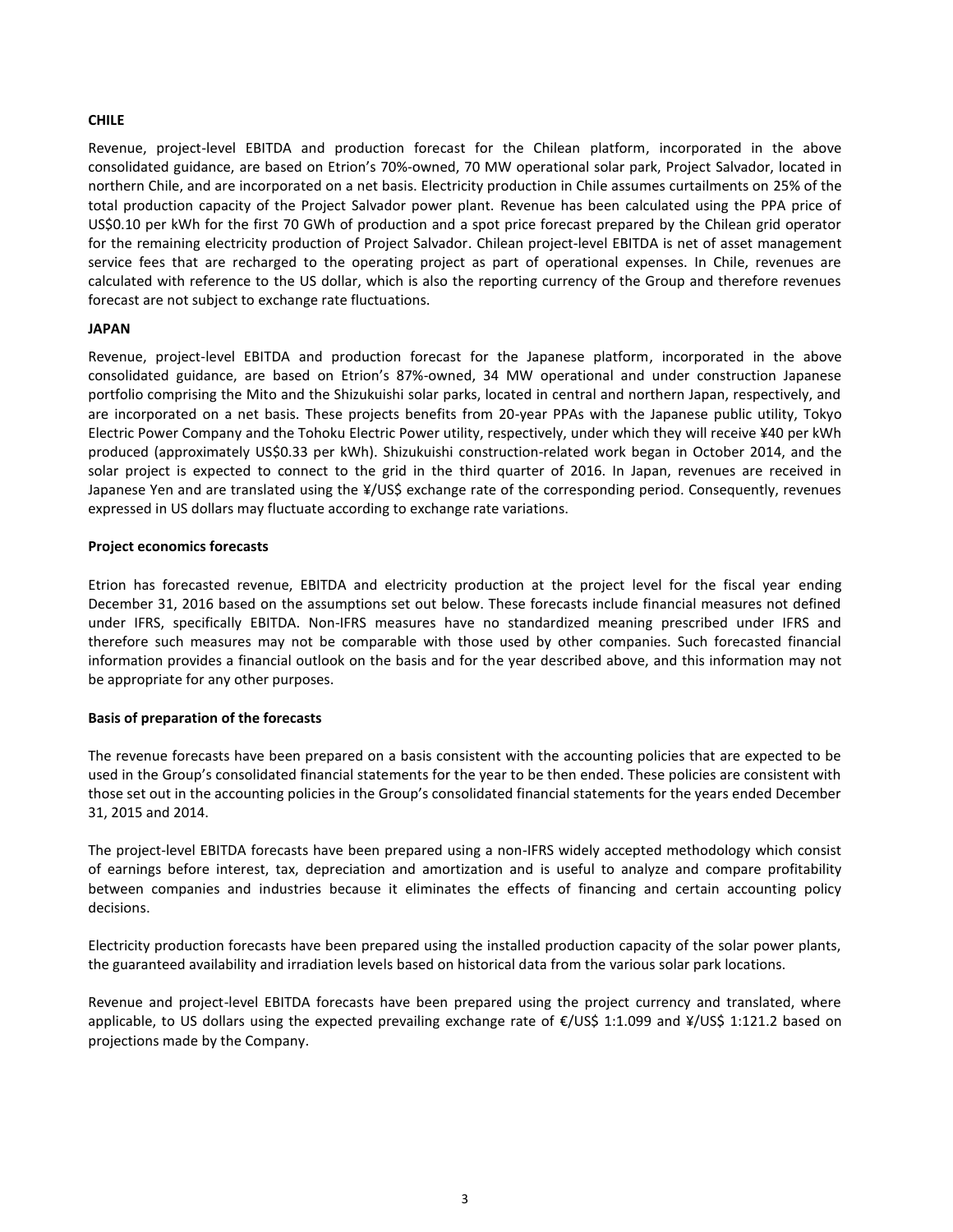## **Assumptions for the forecasts**

Factors outside the influence or control of management:

- There will be no major event or other circumstances which would cause a significant delay in the construction, completion and connection to the grid of new solar power plants.
- There will be no material change in the current management team, ownership of and control over the project level companies.
- There will be no material change in legislation or regulatory requirements impacting the Group's operations or its accounting policies.
- There will be no material differences between the actual or past recent weather and irradiation conditions and those anticipated or projected by management.
- There will be no material changes to general trading and economic conditions and no downturn in economic activity in Italy, Chile or in Japan, in each case, from that which is currently prevailing and/or anticipated by management which would cause a material change in levels of energy production and demand.
- There will be no major or international natural disasters, outbreaks of hostilities, terrorist attacks or other circumstances which would cause a material change in levels of energy production and demand.
- There will be no business interruptions that materially affect the Group, its major suppliers or its major customers.
- There will be no material change in interest rates from those currently prevailing, hedged and/or anticipated by management.
- There will be no material changes to the prices of energy electricity forecasted by the Group's projects.

Factors within the influence or control of management:

- There will be no loss of revenue due to underperformance of the solar projects which will have a material impact on the forecast.
- There will be no acquisitions and disposals by the Group which will have a material impact on the forecast.

## **Earnings Call**

A conference call webcast to present the Company's 2015 results will be held on Wednesday, March 16, 2016, at 11:00 a.m. Eastern Daylight Time (EST) / 4:00 p.m. Central European Time (CET).

## Dial-in details:

North America: +1-647-788-4919 / Toll Free: +1-877-291-4570 / Sweden Toll Free: 02-079-4343

## Webcast:

A webcast will be available at <http://www.investorcalendar.com/IC/CEPage.asp?ID=174541>

The earnings call presentation and the Company's 2015 consolidated annual financial statements for the year ended December 31, 2015, as well as the related documents, will be available on the Company's website ([www.etrion.com\)](http://www.etrion.com/).

A replay of the telephone conference will be available until March 16, 2017.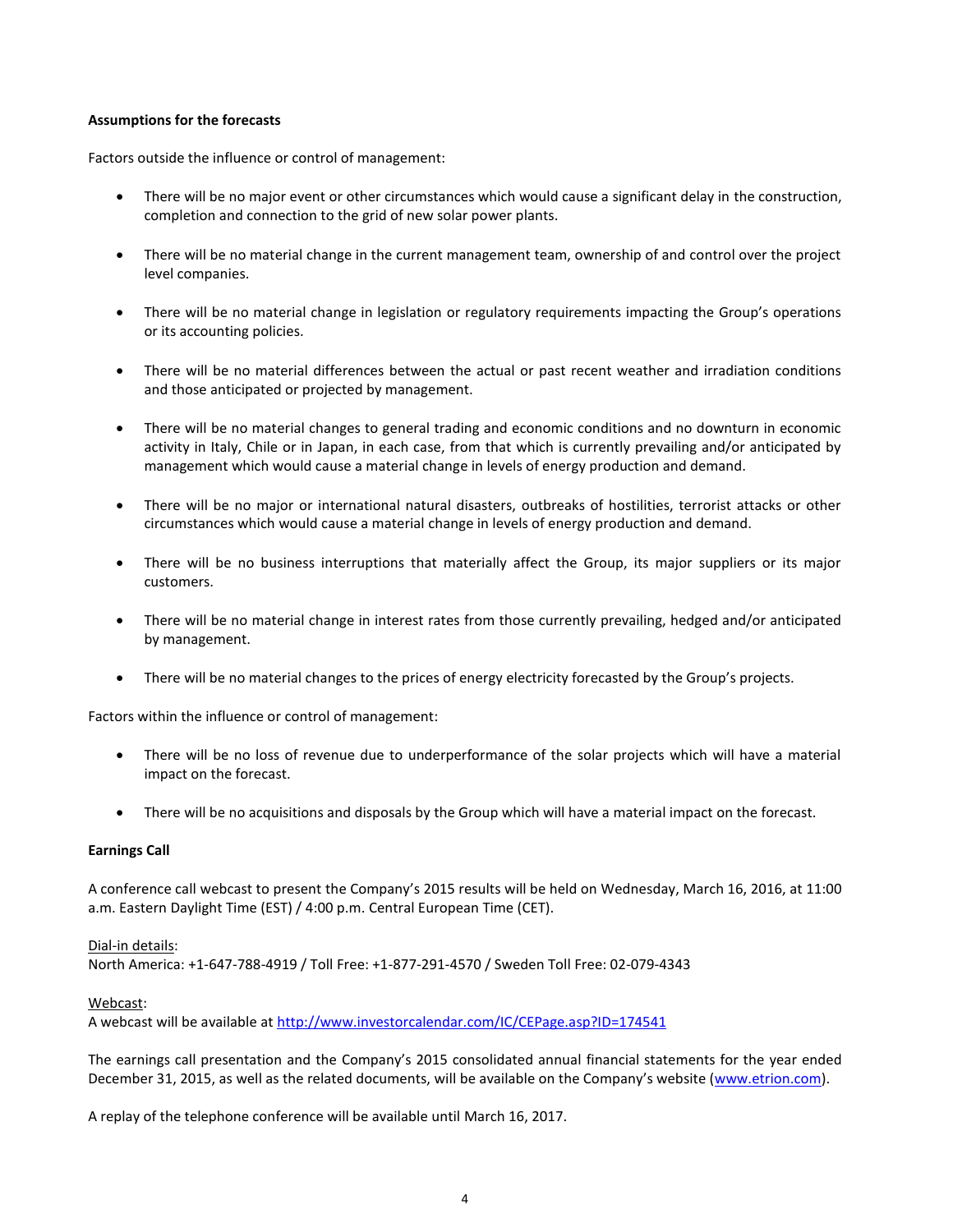Replay dial-in details: North America: +1-416-621-4642 / Toll Free: +1-800-585-8367 Pass code for replay: 58911777

## **About Etrion**

Etrion Corporation is an independent power producer that develops, builds, owns and operates utility-scale solar power generation plants. The Company owns 139 MW of installed solar capacity in Italy, Chile and Japan. Etrion has a 25 MW solar project under construction in Japan and is also actively developing solar power projects in Japan and Chile. The Company is listed on the Toronto Stock Exchange in Canada and the NASDAQ OMX Stockholm exchange in Sweden under ticker symbol "ETX". Etrion's largest shareholder is the Lundin family, which owns approximately 24% of the Company's shares directly and through various trusts.

For additional information, please visit the Company's website at www.etrion.com or contact:

Paul Rapisarda – Chief Financial Officer Telephone: +41 (22) 715 20 90

*Note: The capacity of power plants in this release is described in approximate megawatts on a direct current ("DC") basis, also referred to as megawatt-peak ("MWp").*

*Etrion discloses the information provided herein pursuant to the Swedish Securities Market Act and/or the Swedish Financial Instruments Trading Act. The information was submitted for publication in Sweden at 08:05 Central European Time on March 16, 2016.*

*Non-IFRS Measures:*

*This press release includes non-IFRS measures not defined under IFRS, specifically EBITDA and adjusted operating cash flow. Non-IFRS measures have no standardized meaning prescribed under IFRS and therefore such measures may not be comparable with those used by other companies.* 

*EBITDA is a useful metric to quantify the Company's ability to generate cash before extraordinary and non-cash accounting transactions recognized in the financial statements. In addition, EBITDA is useful to analyze and compare profitability between companies and industries because it eliminates the effects of financing and accounting policy decisions. In addition, adjusted operating cash flow is used by investors to compare cash flows from operating activities without the effects of certain volatile items that can positively or negatively affect changes in working capital such as value added taxes paid during construction of the Company's solar power plants as they are viewed as not directly related to a company's operating performance. Refer to Etrion's MD&A for the year ended December 31, 2015, for a reconciliation of EBITDA and adjusted operating cash flow reported during the period.* 

*Forward-Looking Information:*

*This press release contains certain "forward-looking information". All statements, other than statements of historical fact, that address activities, events or developments that the Company believes, expects or anticipates will or may occur in the future (including, without limitation, statements relating to solar electricity revenue which with respect to the Company's Italian projects is subject to confirmation of both the applicable feed-in-tariff ("FiT") to which the Company*  is entitled by the state-owned company Gestore Servizi Energetici and the applicable spot market price by the *local utilities for electricity sales to the national grid, expected reductions in O&M expenses in Italy, the Company's development pipeline in Japan and the Company's forecast production and financial results for 2016) constitute forward-looking information. This forward-looking information reflects the current expectations or beliefs of the Company based on information currently available to the Company as well as certain assumptions including, without limitation, confirmation of the applicable FiT and spot market price for electricity sales in Italy, expected reductions in O&M expenses in Italy, the ability of the Company to execute on its development pipeline in Japan and Chile on economic terms and in a timely manner and the assumptions with respect to 2016 results set forth elsewhere in this press release. Forward-looking information is subject to a number of significant risks and uncertainties and other*